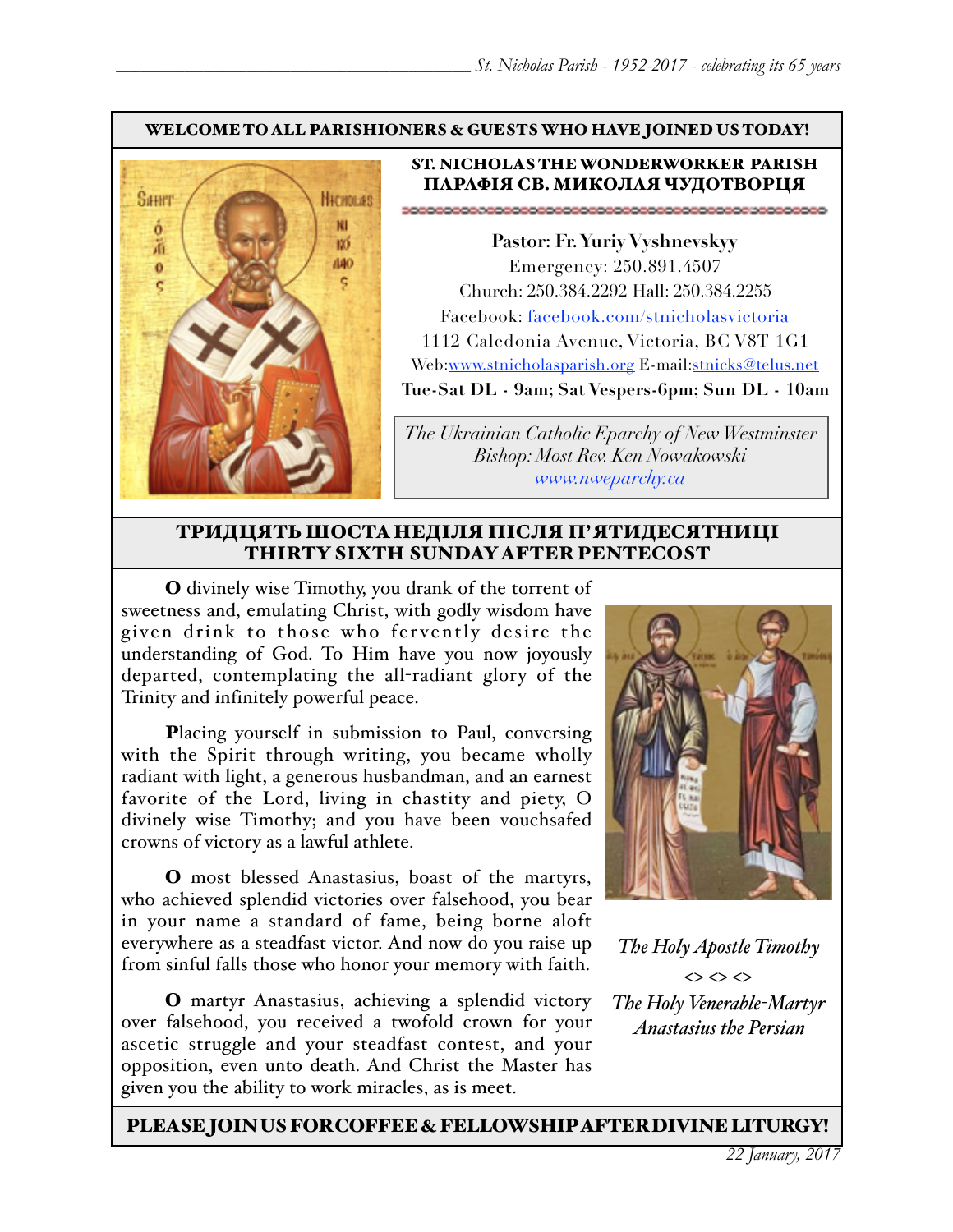|                                                                                                                                                                                                                                                                                                                                                                                                                                                                                                                                                                                                                 |                 | <b>SUNDAY HYMNS</b>                                                    |                                                                                                                                                                                              |                                                             |                    |  |
|-----------------------------------------------------------------------------------------------------------------------------------------------------------------------------------------------------------------------------------------------------------------------------------------------------------------------------------------------------------------------------------------------------------------------------------------------------------------------------------------------------------------------------------------------------------------------------------------------------------------|-----------------|------------------------------------------------------------------------|----------------------------------------------------------------------------------------------------------------------------------------------------------------------------------------------|-------------------------------------------------------------|--------------------|--|
| <b>OPENING HYMN</b>                                                                                                                                                                                                                                                                                                                                                                                                                                                                                                                                                                                             |                 | Бог Предвічний / God Eternal pg. 28-29                                 |                                                                                                                                                                                              |                                                             |                    |  |
| <b>COMMUNION HYMN</b>                                                                                                                                                                                                                                                                                                                                                                                                                                                                                                                                                                                           |                 | Небо і Земля / Heaven and Earth pg. 72-74                              |                                                                                                                                                                                              |                                                             |                    |  |
| <b>CLOSING HYMN</b>                                                                                                                                                                                                                                                                                                                                                                                                                                                                                                                                                                                             |                 | Возвеселімся Всі Разом Нині / Today We Gather in Celebration pg. 54-55 |                                                                                                                                                                                              |                                                             |                    |  |
|                                                                                                                                                                                                                                                                                                                                                                                                                                                                                                                                                                                                                 |                 |                                                                        | Please join us today in singing our Sunday hymns!                                                                                                                                            |                                                             |                    |  |
| <b>SUNDAY &amp; DAILY SCHEDULE</b>                                                                                                                                                                                                                                                                                                                                                                                                                                                                                                                                                                              |                 |                                                                        |                                                                                                                                                                                              |                                                             |                    |  |
| <b>SUNDAY, January 22</b>                                                                                                                                                                                                                                                                                                                                                                                                                                                                                                                                                                                       |                 | Divine Liturgy - for the Parishioners of St Nicholas Parish            |                                                                                                                                                                                              |                                                             | 10:00 AM           |  |
| MONDAY, January 23                                                                                                                                                                                                                                                                                                                                                                                                                                                                                                                                                                                              |                 | <b>NO SERVICES</b>                                                     |                                                                                                                                                                                              |                                                             | *********          |  |
| TUESDAY, January 24                                                                                                                                                                                                                                                                                                                                                                                                                                                                                                                                                                                             |                 | Divine Liturgy of St John Chrysostom                                   |                                                                                                                                                                                              |                                                             | 9:00 AM            |  |
| <b>WEDNESDAY, January 25</b>                                                                                                                                                                                                                                                                                                                                                                                                                                                                                                                                                                                    |                 | Divine Liturgy of St John Chrysostom                                   |                                                                                                                                                                                              |                                                             |                    |  |
| THURSDAY, January 26                                                                                                                                                                                                                                                                                                                                                                                                                                                                                                                                                                                            |                 | Divine Liturgy of St John Chrysostom                                   |                                                                                                                                                                                              |                                                             | 9:00 AM            |  |
| FRIDAY, January 27                                                                                                                                                                                                                                                                                                                                                                                                                                                                                                                                                                                              |                 |                                                                        | Divine Liturgy of St John Chrysostom                                                                                                                                                         |                                                             | 9:00 AM            |  |
| SATURDAY, January 28                                                                                                                                                                                                                                                                                                                                                                                                                                                                                                                                                                                            |                 | Divine Liturgy of St John Chrysostom<br><b>Vespers</b>                 |                                                                                                                                                                                              |                                                             | 9:00 AM<br>6:00 PM |  |
| SUNDAY, January 29                                                                                                                                                                                                                                                                                                                                                                                                                                                                                                                                                                                              |                 |                                                                        |                                                                                                                                                                                              | Divine Liturgy - for the Parishioners of St Nicholas Parish |                    |  |
| Please Note: to request a Divine Liturgy for a special intention, please see Fr. Yuriy to arrange for it!                                                                                                                                                                                                                                                                                                                                                                                                                                                                                                       |                 |                                                                        |                                                                                                                                                                                              |                                                             |                    |  |
| <b>SUNDAY EPISTLE READERS</b>                                                                                                                                                                                                                                                                                                                                                                                                                                                                                                                                                                                   |                 |                                                                        |                                                                                                                                                                                              |                                                             |                    |  |
| <b>DATE</b>                                                                                                                                                                                                                                                                                                                                                                                                                                                                                                                                                                                                     | <b>READING</b>  | <b>UKRAINIAN</b>                                                       |                                                                                                                                                                                              | <b>ENGLISH</b>                                              |                    |  |
| SUNDAY, January 22                                                                                                                                                                                                                                                                                                                                                                                                                                                                                                                                                                                              | Eph. 2:4-10     | Liliia Palyvoda                                                        |                                                                                                                                                                                              | Graciela Spaciuk-Schwarz                                    |                    |  |
| SUNDAY, January 29                                                                                                                                                                                                                                                                                                                                                                                                                                                                                                                                                                                              | 1Tim. 4:9-15    | Motria Koropecky                                                       |                                                                                                                                                                                              | William Vanderven                                           |                    |  |
| SUNDAY, February 5                                                                                                                                                                                                                                                                                                                                                                                                                                                                                                                                                                                              | 2 Tim. 3: 10-15 | Yuliya Pelekhata                                                       |                                                                                                                                                                                              | Marian Chalifoux                                            |                    |  |
| SUNDAY, February 12                                                                                                                                                                                                                                                                                                                                                                                                                                                                                                                                                                                             | 1 Cor. 6: 12-20 | Glikeria Iwanuck                                                       |                                                                                                                                                                                              | Robert Herchak                                              |                    |  |
| Thank you, Epistle readers, for your service in proclaiming God's Word!                                                                                                                                                                                                                                                                                                                                                                                                                                                                                                                                         |                 |                                                                        |                                                                                                                                                                                              |                                                             |                    |  |
| PARISH COUNCIL EXECUTIVE                                                                                                                                                                                                                                                                                                                                                                                                                                                                                                                                                                                        |                 |                                                                        | PASTORAL MINISTRY & HOLY MYSTERIES                                                                                                                                                           |                                                             |                    |  |
| CHAIRPERSONAlec Rossa - 250.472.3374<br>VICE-CHAIRPERSONDarlene DeMerchant - 250.727.3837<br>SECRETARYCindy Lazaruk - 778.677.9072<br>TREASURERWilliam Vanderven - 250.478.1458<br>FINANCIAL SECRETARYDavid Newberry - 250.598.8197<br>FUNDRAISING/HALL RENTALRobert Herchak - 250.386.7872<br>MAINTENANCEMurray Chapman - 250.658.4769<br>LITURGICAL COMMITTEEMotria Koropecky - 250.658.3051<br>MEMBER AT LARGECaroline Smudy - 778.440.9419<br>VIBRANT PARISHDarlene DeMerchant - 250.727.3837<br><b>Bequests &amp; Wills:</b> Leaving a bequeath is a process of giving a donation through your will. It is |                 |                                                                        | BAPTISMSby appointment<br>MARRIAGESsix months notice should<br>be given to the parish priest, and he should be<br>contacted before any other arrangements are made<br>FUNERALSby appointment |                                                             |                    |  |

Bequests & Wills: Leaving a bequeath is a process of giving a donation through your will. It is simply a distribution from your estate to a charitable organization through your last will and testament. It can be as small or as large a donation as you wish. It is important that you talk to your lawyer about the process. In your kindness please remember St Nicholas the Wonderworker Ukrainian Catholic Church in your bequeath and will. If anyone wishes to make such a bequeath in their will, the following clause may be included or added to a will: "I give, devise, and bequeath to St Nicholas the Wonderworker Ukrainian Catholic Parish - 1112 Caledonia Avenue, Victoria BC, V8T 1G1, the sum of \$  $\qquad \qquad$  (or  $\qquad \qquad$  % of my estate), to be used for the benefit of the parish and it's pastoral activities."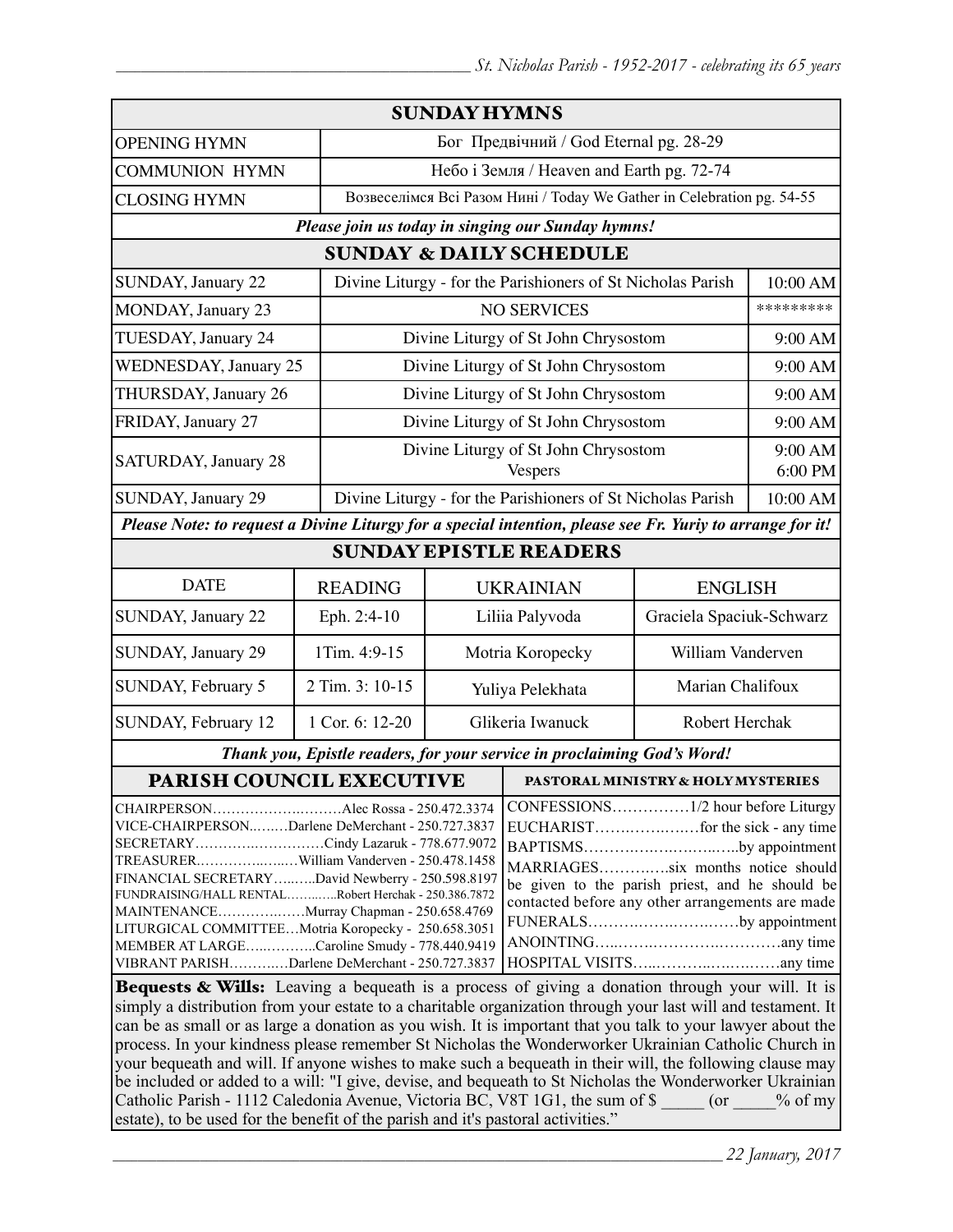### **Vibrant Parish Prayer**

**O** God, Creator of Heaven and Earth! Because of your indescribable love for us, you sent your Only-Begotten Son, Our Lord and Saviour, Jesus Christ - The Way, The Truth, and The Life and our Salvation. In His name, we turn to You. Strengthen our hearts and minds in Christian love and in unity of purpose as we strive to build a Vibrant Parish. Give us the grace to model our lives according to the Word of God. Instill in us the desire to pray and to celebrate the Holy Mysteries as one Christian Family in our Parish Community. Inspire us to follow Your great command to be a servant to the less fortunate among us! Grant this, O Lord, through the mercies and love for mankind of Your Only-Begotten Son with whom You are blessed, together with Your All-Holy, Good and Life-Giving Spirit, now and forever and ever. Amen!



## **The Vibrant Parish**

**A Place To Encounter The Living Christ** Through the word, the Holy Mysteries & Prayer, Serving One's Neighbor, Leadership Fostering & Serving Unity and Missionary Spirit (His Beatitude Sviatoslav)



### **Молитва Живої Парафії**

**Г**осподи Ісусе Христе, Пастирю Добрий, як колись Ти пригорнув заблуканих овечок, щоб вони пізнали Твій голос і були Твоїм стадом, так і сьогодні глянь ласкаво з небесних висот на нашу парафію та зішли на неї Твого Святого Духа, щоб вона була місцем пізнання радості Доброї Новини. Скріплюй нас Твоєю присутністю та єднай нас кожночасно в молитві. Даруй нам духа служіння ближньому, щоб у нашій парафії кожний міг зустріти Тебе, милостивого Бога. Благослови наш духовний провід Твоєю мудрістю і дай, щоб ніхто з нас не шкодував ні часу, ні талантів, ні матеріальних дібр для розбудови Твого царства. Єднай нас у мирі та злагоді, щоб ми були Твоєю спільнотою любові. Всели в нас місійного духа, щоб ми стали тим світилом євангельського слова, молитви і добрих діл, що кличе кожного до участі в Божественному житті, щоб славилося, Спасе, Твоє Ім'я з безначальним Твоїм Отцем та пресвятим, благим і животворящим Твоїм Духом нині, і повсякчас, і на віки віків. Амінь.

# DIVINE LITURGY PROPERS

*The Divine Liturgy - An Anthology for Worship: Liturgy - pg. 388-461; propers - pg. 337* 

**Troparion, Tone 3:** Let the heavens be glad, let the earth rejoice,\* for the Lord has done a mighty deed with His arm.\* He trampled death by death. He became the first-born of the dead;\* He saved us from the abyss of Hades\* and granted great mercy to the world.

**Glory: Kontakion, Tone 3:** You rose from the tomb, O compassionate Lord,\* and led us out from the gates of death.\* Today Adam exults and Eve rejoices,\* and the prophets together with the patriarchs\* unceasingly acclaim the divine might of Your power.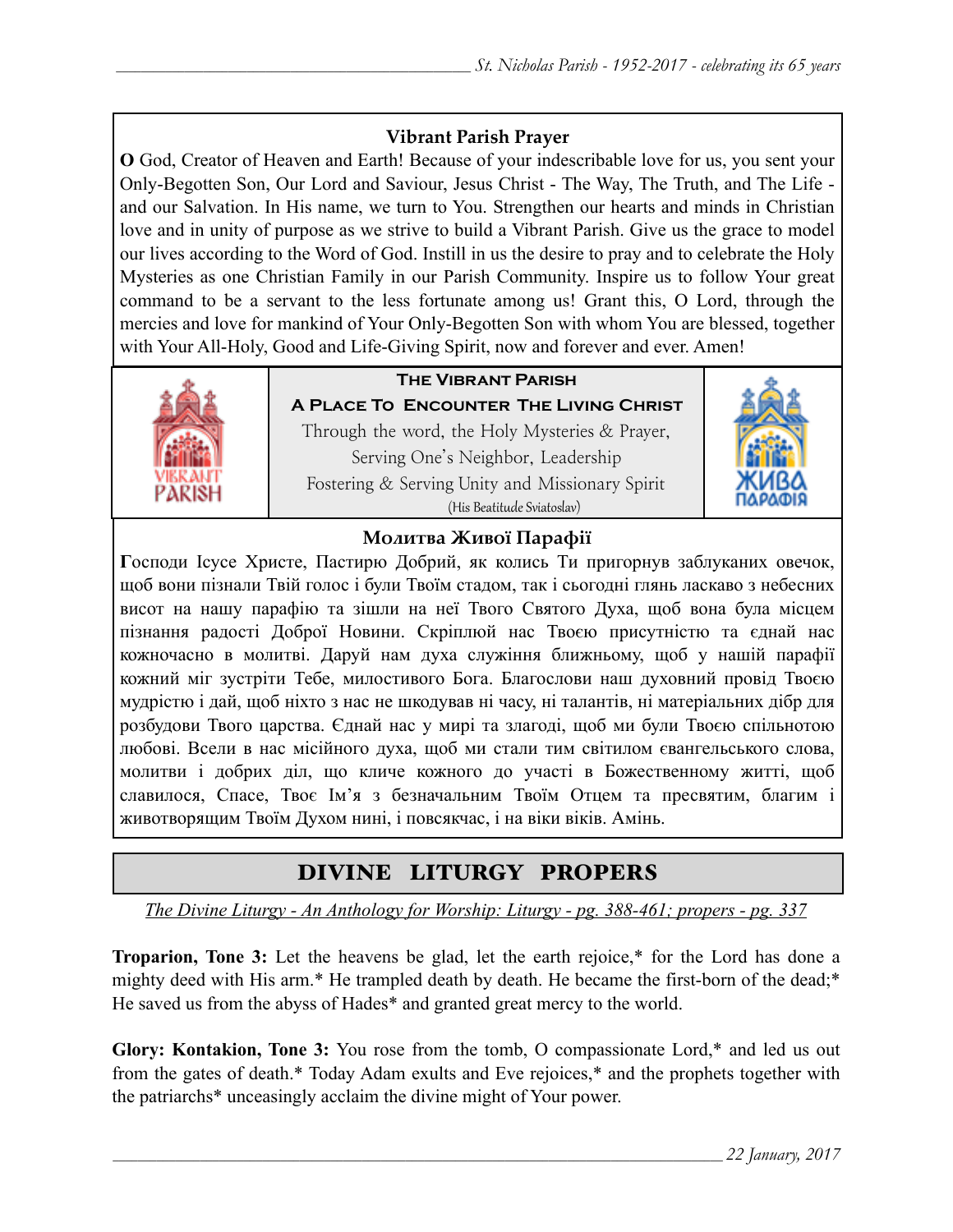**Now: Theotokion, Tone 3:** Today the Virgin stands before us in the church\* and together with the choirs of saints invisibly prays to God for us.\* Angels are worshipping with hierarchs,\* Apostles exult with prophets,\* for the Mother of God prays in our behalf to the eternal God.

**Prokeimenon, Tone 3:** Sing to our God, sing; sing to our King, sing. *Verse:* Clap your hands, all you nations; shout unto God with the voice of joy.

**Epistle - 1 Tim. 1:15-17 - A Reading from the Letter of Saint Apostle Paul to Timothy:** Timothy my son, the saying is sure and worthy of full acceptance, that Christ Jesus came into the world to save sinners—of whom I am the foremost. But for that very reason I received mercy, so that in me, as the foremost, Jesus Christ might display the utmost patience, making me an example to those who would come to believe in him for eternal life. To the King of the ages, immortal, invisible, the only God, be honour and glory for ever and ever. Amen.

**Alleluia, Tone 3:** *Verse:* In You, O Lord, have I hoped that I may not be put to shame for ever. *Verse:* Be a protector unto me, O God, and a house of refuge to save me.

**Gospel - Luke 18:35-43 -** At that time, as Jesus approached Jericho, a blind man was sitting by the roadside begging, and hearing a crowd going by, he inquired what was happening. They told him, "Jesus of Nazareth is passing by." He shouted, "Jesus, Son of David, have pity on me!" The people walking in front rebuked him, telling him to be silent, but he kept calling out all the more, "Son of David, have pity on me!" Then Jesus stopped and ordered that he be brought to him; and when he came near, Jesus asked him, "What do you want me to do for you?" He replied, "Lord, please let me see." Jesus told him, "Have sight; your faith has saved you." He immediately received his sight and followed him, giving glory to God. When they saw this, all the people gave praise to God.

**Communion Hymn:** Praise the Lord from the heavens;\* praise Him in the highest.\* Alleluia, alleluia,\* alleluia.

 $\Leftrightarrow$   $\Leftrightarrow$   $\Leftrightarrow$ 

**Тропар, глас 3:** Нехай веселяться небеснії, нехай радуються земляни,\* бо показав владу рукою Своєю Господь,\* Він смертю смерть подолав,\* первістоком з-поміж мертвих став,\* визволив нас із глибин аду,\* і подав світові велику милість.

**Слава: Кондак, глас 3:** Воскрес Ти нині з гробу, Щедрий,\* і нас візвів із брам смерти;\* нині Адам веселиться і радіє Єва,\* разом же і пророки з патріярхами безустанно оспівують\* божественну могутність влади Твоєї.

**І нині: Богородичний, глас 3:** Діва сьогодні стоїть перед нами у храмі\* та з хорами святих невидимо за нас молиться Богу.\* Ангели з архиєреями поклоняються, апостоли ж з пророками радуються;\* бо за нас благає Богородиця споконвічного Бога.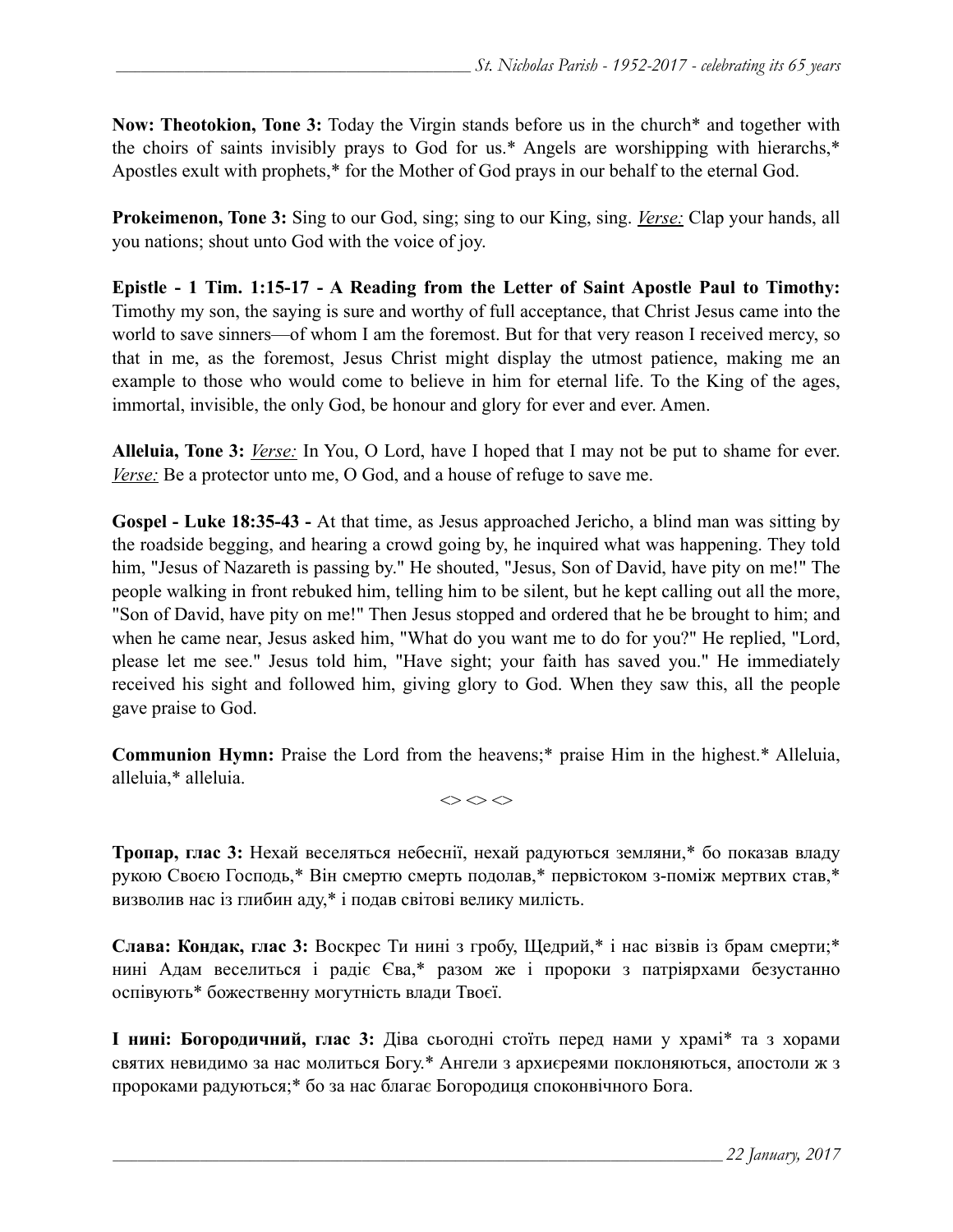**Прокімен, глас 3:** Співайте Богові нашому, співайте;\* співайте цареві нашому, співайте. *Стих:* Всі народи, заплещіть руками, кликніть до Бога голосом радости.

**Апостол - 1 Тим. 1:15-17 - До Тимотея друге послання Св. Ап. Павла читання:** Сину Тимотею, вірне це слово й повного довір'я гідне, що Христос Ісус прийшов у світ, щоб спасти грішних, з яких я – перший. Але я був на те помилуваний, щоб Ісус Христос на мені першім показав усю свою довготерпеливість, на приклад тим, що мають увірувати в нього на вічне життя. Цареві ж віків, нетлінному, невидимому, єдиному Богу честь і слава на віки вічні! Амінь.

**Алилуя, глас 3:** *Стих:* Вислухає тебе Господь у день печалі, захистить тебе ім'я Бога Якова. *Стих:* Господи, спаси царя і вислухай нас, коли будемо взивати до Тебе.

**Євангеліє - Лука 18:35-43 -** У той час, як Ісус наближався до Єрихону, один сліпий сидів край дороги й просив милостині. Почувши, що народ іде мимо, він спитався, що б воно могло бути. Йому сказали, що це Ісус Назарянин проходить. І він почав голосно кричати: "Ісусе, Сину Давидів, змилуйся надо мною!" Ті, що йшли попереду, сварилися на нього, щоб замовчав, та він кричав ще дужче: "Сину Давидів, змилуйся надо мною!" Ісус зупинився і звелів привести його до себе. І коли той наблизився до нього, спитав: "Що хочеш, щоб я зробив тобі?" "Господи", – сказав той, – "щоб я прозрів!" Ісус сказав до нього: "Прозри! Віра твоя спасла тебе." І вмить прозрів той і пішов за Ісусом, славлячи Бога. І ввесь народ, побачивши те, віддав хвалу Богові.

**Причасний:** Хваліте Господа з небес,\* хваліте Його на висотах. Алилуя, алилуя, алилуя!

# ANNOUNCEMENTS

- ✦**PARISH CALENDAR OF BIRTHDAYS & ANNIVERSARIES:** If you would like to be included in our Parish Calendar of Birthday and Anniversary celebrations, please put date in our calendar located at the church vestibule. Each week, we will list the names in our parish bulletin so we can celebrate these happy occasions together!
- ✦**HAPPY BIRTHDAY** to JOYCE BOBAY and all those who celebrated their birthdays this past week. May the Lord Our God continue to bless you abundantly and the Holy Mother of God protects you at all times. Многая Літа!
- ✦**PRAYER REQUEST:** Please keep in your prayers CAROL CHAPMAN, who is recovering after her eye surgery, and other members of our parish, our family and friends who are ailing, in hospitals, nursing homes and those who are not able to join actively in their community.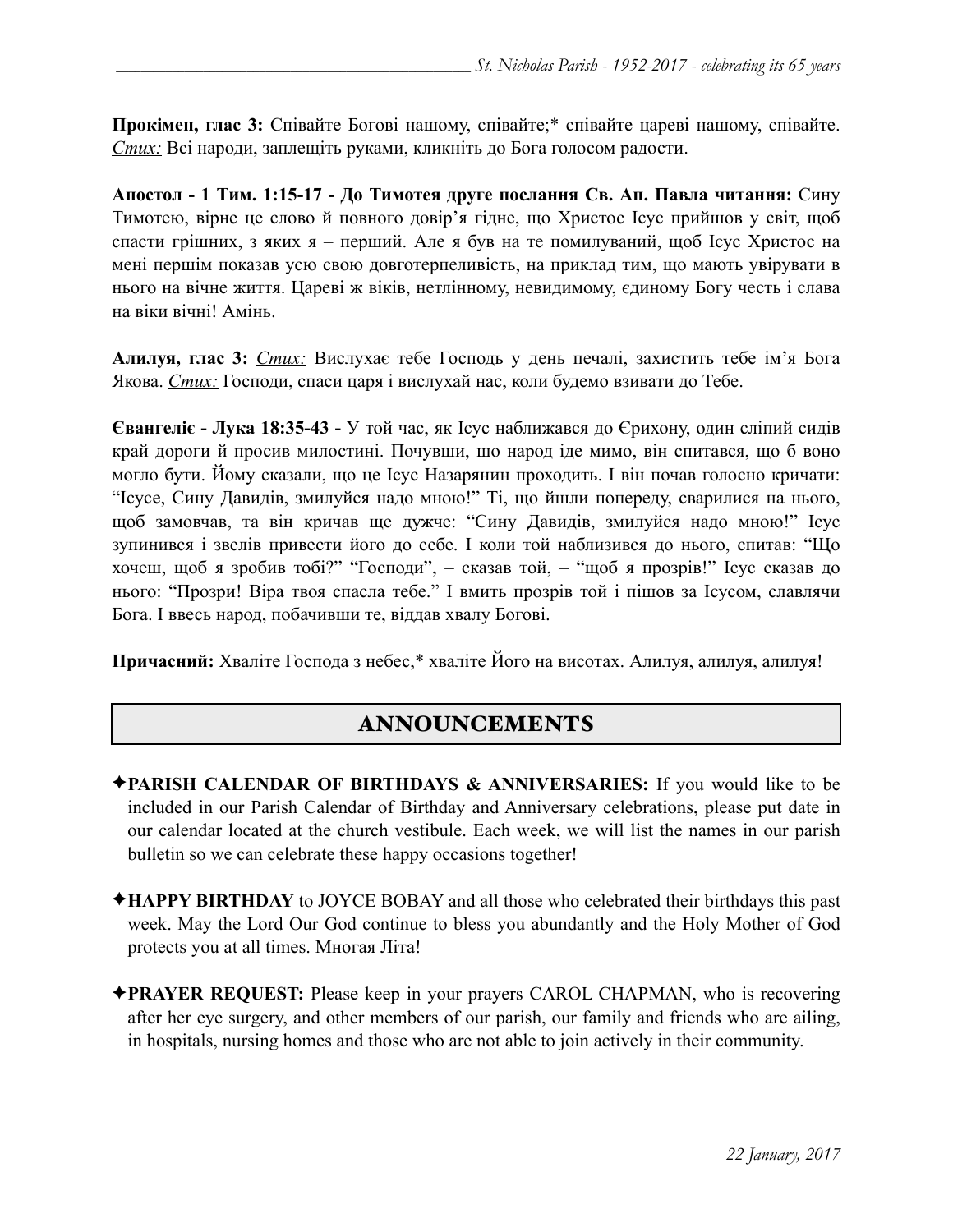- ✦**TRAVELING ICON:** Anyone interested in gracing their home with Christ The Teacher Icon can call Darlene DeMerchant at 250.727.3837
- ✦**JOIN OUR CHOIR:** Do you enjoy singing? Please consider joining our St Nicholas Parish Choir and remember that we ALWAYS looking for new members! Contact Motria Koropecky for details at 250.658.3051
- ✦**CATECHISM ANNOUNCEMENT:** "*And they were bringing to Him also the infants, in order that He may be touching them; but after the disciples saw it, they rebuked them. But Jesus called them to Himself and said, Let alone the little children to come to Me, and cease hindering them; for of such is the kingdom of God*." We are happy to welcome all children to our St. Nicholas The Wonderworker catechism program. Weekly classes are scheduled Sunday morning during Divine Liturgy. We want your children to learn more about their Catholic faith, sacred scripture, feast days, and religious practices and customs of the Ukrainian Catholic church. If you have any questions, please do not hesitate to contact Marian Chalifoux at 250.507.1005
- ✦**THRIFTY'S PRE-PAID FOOD CARDS** We all have to buy groceries. Why not have 6% of it returned back to the church at no extra charge! Cards are available in \$100, \$200, and \$500 denominations. Talk to Alec after today's liturgy to pre- order your cards. We need to sell A LOT of them! We encourage you to consider purchasing them for yourselves as gifts too.
- ✦**SUNDAY COFFEE VOLUNTEERS** act as hosts and serve light refreshments following the Sunday morning Divine Liturgy, providing an opportunity for the faithful to socialize with friends and visitors following their shared worship experience. We thank all of our parishioners who kind volunteer to serve refreshments. Whether you are new to the Parish, or are a longtime members, please join us for coffee.
- ✦**BE A STEWARD:** Have you ever wondered what more can you do to help our parish? Here are some suggestions: **Steward** of property security; **Steward** of grounds cleaning; **Steward** of cleaning church; **Steward** of church linen; **Steward** of outreach; **Steward** of caring; **Steward** of prayer; **Steward** of service. Quite often, our homebound or senior members, once active in their younger years, want to find purpose in their senior years. It's not only about doing but about "BEING" present to others. Contact Fr. Yuriy **OR** Darlene DeMerchant for more information. You will be amazed how "BEING" can make a difference.
- ✦**JANUARY 15, SUNDAY DONATIONS:** Coffee: \$37.55; Vigil lights: \$12.95; Loose collection: \$16.50; Envelope collection: \$1407.00; Pre-authorized payments Jan 9 to Jan 15: \$120.00
- ✦**NEXT PARISH COUNCIL MEETING:** Tuesday, January 24 at 6PM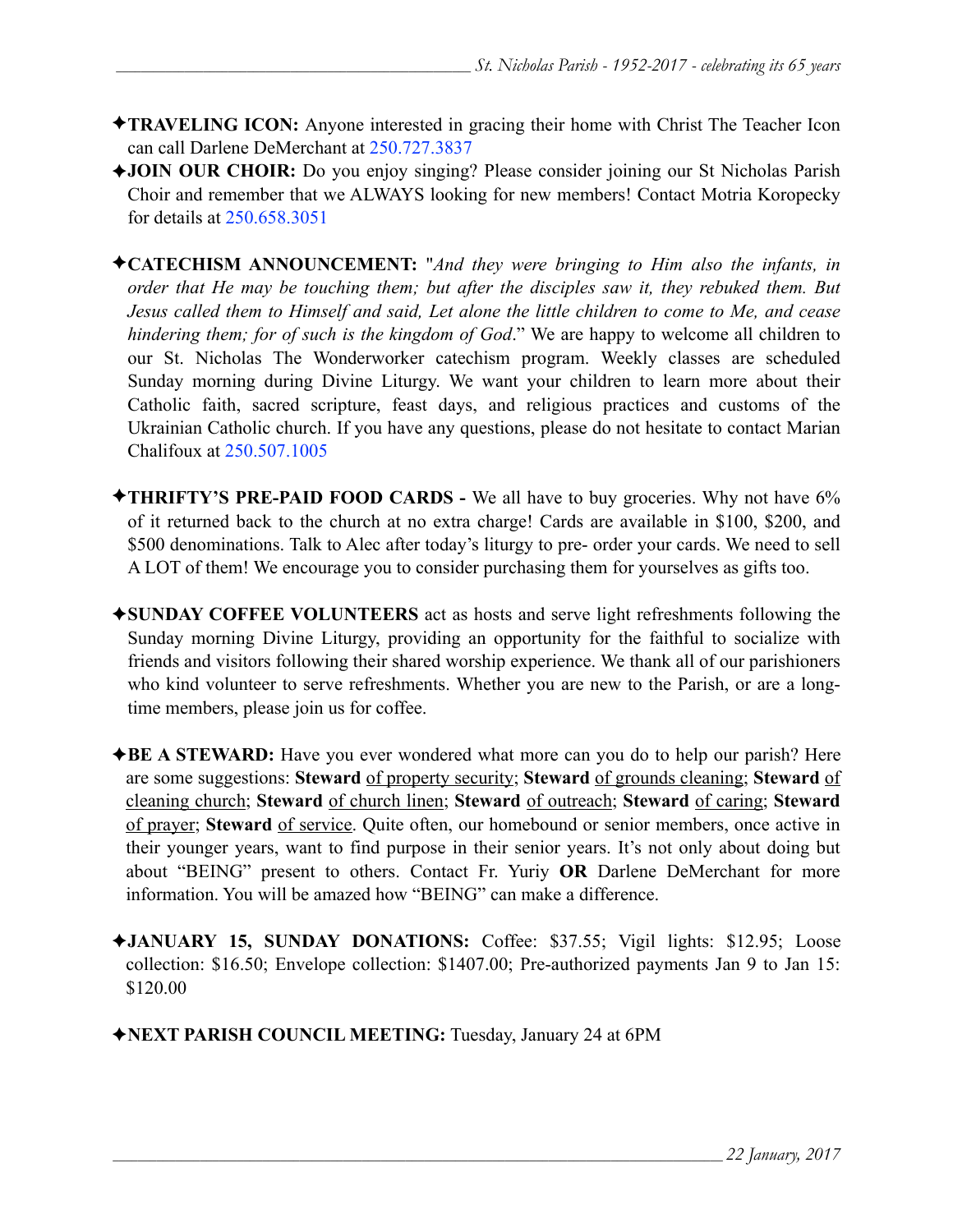### THE HOLY VENERABLE-MARTYR ANASTASIUS THE PERSIAN



 The Monk Martyr Anastasius the Persian was the son of a Persian sorcerer named Bavi. As a pagan, he had the name Magundates and served in the armies of the Persian emperor Chozroes II, who in 614 ravaged the city of Jerusalem and carried away the Life-Creating Cross of the Lord to Persia.

 Great miracles occurred from the Cross of the Lord, and the Persians were astonished. The heart of young Magundates was inflamed with the desire to learn more about this sacred object. Asking everyone about the Holy Cross, the youth learned that upon it the Lord Himself was crucified for the salvation of mankind. He became acquainted with the truths of the Christian Faith in the city of Chalcedon, where the army of Chozroes was for a while.

He was baptized with the name Anastasius, and then became a monk and spent seven years in one of the Jerusalem monasteries, living an ascetical life.

Reading the Lives of the holy martyrs, Saint Anastasius was inspired with the desire to imitate them. A mysterious dream, which he had on Great and Holy Saturday, the day before the Resurrection of Christ, urged him to do this.

Having fallen asleep after his daily tasks, he beheld a radiant man giving him a golden chalice filled with wine, who said to him, "Take this and drink." Draining the chalice, he felt an ineffable delight. Saint Anastasius then realized that this vision was his call to martyrdom.

 He went secretly from the monastery to Palestinian Caesarea. There he was arrested for being a Christian, and was brought to trial. The governor tried in every way to force Saint Anastasius to renounce Christ, threatening him with tortures and death, and promising him earthly honors and blessings. The saint, however, remained unyielding. Then they subjected him to torture: they beat him with rods, they lacerated his knees, they hung him up by the hands and tied a heavy stone to his feet, they exhausted him with confinement, and then wore him down with heavy work in the stone quarry with other prisoners.

 Finally, the governor summoned Saint Anastasius and promised him his freedom if he would only say, "I am not a Christian." The holy martyr replied, "I will never deny my Lord before you or anyone else, neither openly nor even while asleep. No one can compel me to do this while I am in my right mind." Then by order of the emperor Chozroes, Saint Anastasius was strangled, then beheaded. After the death of Chozroes, the relics of the Monk Martyr Anastasius were transferred to Palestine, to the Anastasius monastery.